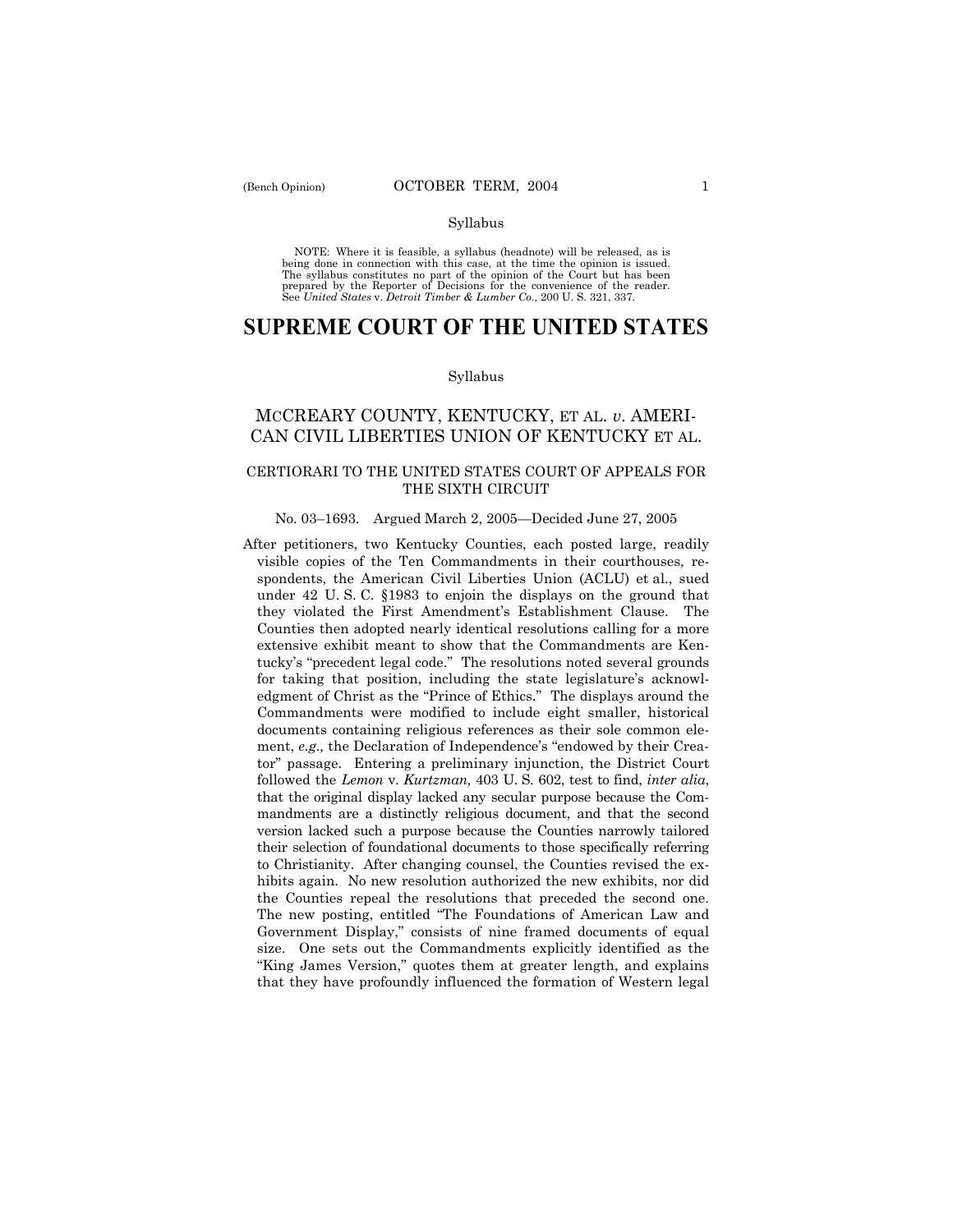# 2 MCCREARY COUNTY *v.* AMERICAN CIVIL LIBERTIES UNION OF KY. Syllabus

thought and this Nation. With the Commandments are framed copies of, *e.g.*, the Star Spangled Banner's lyrics and the Declaration of Independence, accompanied by statements about their historical and legal significance. On the ACLU's motion, the District Court included this third display in the injunction despite the Counties' professed intent to show that the Commandments were part of the foundation of American Law and Government and to educate County citizens as to the documents. The court took proclaiming the Commandments' foundational value as a religious, rather than secular, purpose under *Stone* v. *Graham,* 449 U. S. 39, and found that the Countiesí asserted educational goals crumbled upon an examination of this litigationís history. Affirming, the Sixth Circuit stressed that, under *Stone*, displaying the Commandments bespeaks a religious object unless they are integrated with a secular message. The court saw no integration here because of a lack of a demonstrated analytical or historical connection between the Commandments and the other documents.

#### *Held:*

 1. A determination of the Countiesí purpose is a sound basis for ruling on the Establishment Clause complaints. The Counties' objective may be dispositive of the constitutional enquiry. Pp. 10–19.

(a) *Lemon*'s "secular legislative purpose" enquiry, 403 U.S., at 612, has been a common, albeit seldom dispositive, element of this Court's cases, *Wallace* v. *Jaffree*, 472 U. S. 38, 75. When the government acts with the ostensible and predominant purpose of advancing religion, it violates the central Establishment Clause value of official religious neutrality, there being no neutrality when the government's ostensible object is to take sides. *Corporation of Presiding Bishop of Church of Jesus Christ of Latter-day Saints* v. *Amos,* 483 U. S. 327, 335. A purpose to favor one faith over another, or adherence to religion generally, clashes with the "understanding ... that liberty and social stability demand a ... tolerance that respects the religious views of all citizens.î *Zelman* v. *Simmons-Harris,* 536 U. S. 639, 718. Pp.  $11-12$ .

 (b) The Court declines the Countiesí request to abandon *Lemon*ís purpose test. Their assertions that true "purpose" is unknowable, and its search merely an excuse for courts to act selectively and unpredictably in picking out evidence of subjective intent, are as seismic as they are unconvincing. Examination of purpose is a staple of statutory interpretation for every American appellate court, *e.g., General Dynamics Land Systems, Inc.* v. *Cline,* 540 U. S. 581, 600, and governmental purpose is a key element of a good deal of constitutional doctrine, *e.g.*, *Washington* v. *Davis,* 426 U. S. 229. Scrutinizing purpose makes practical sense in Establishment Clause analysis,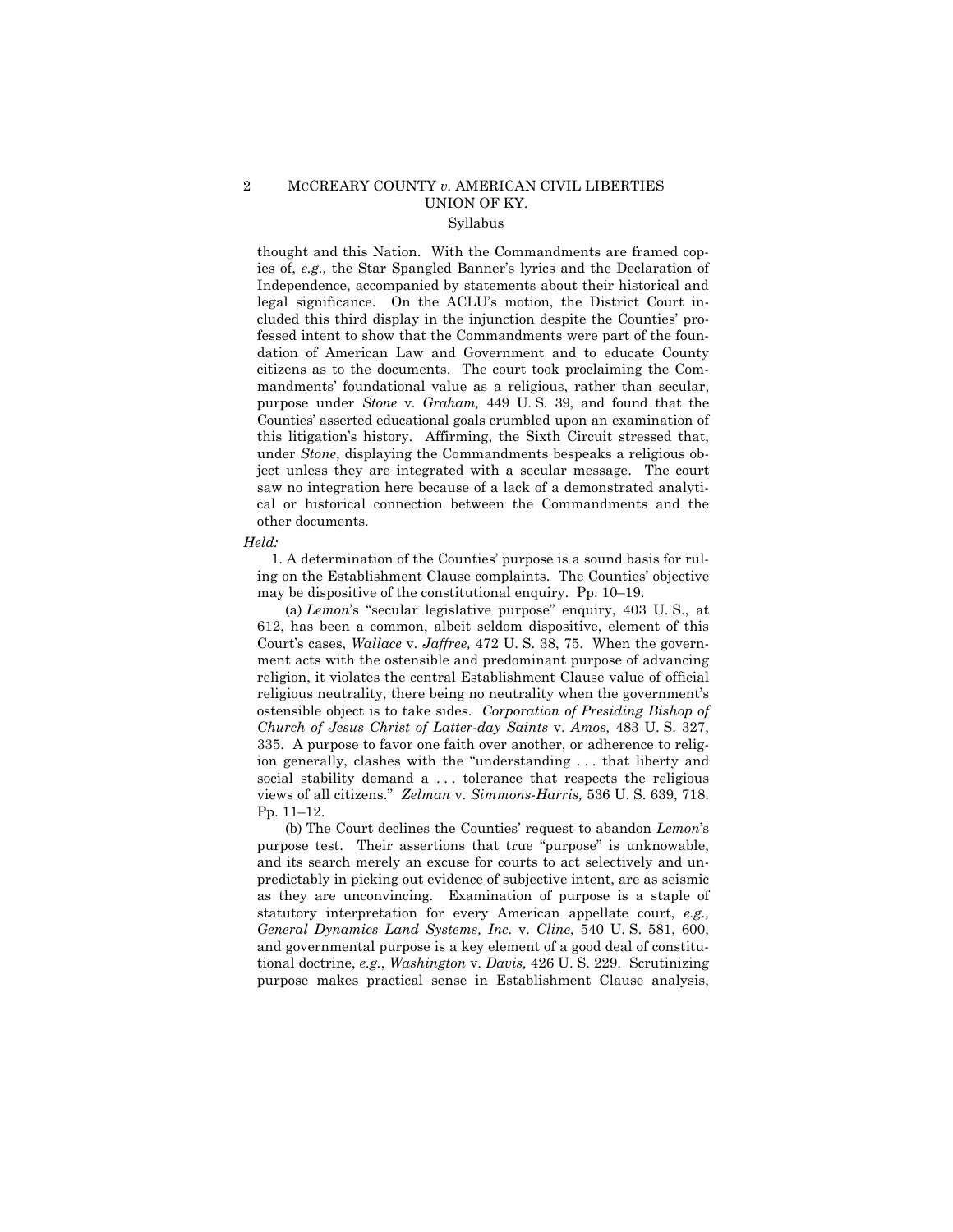#### Syllabus

where an understanding of official objective emerges from readily discoverable fact set forth in a statute's text, legislative history, and implementation or comparable official act. *Wallace* v. *Jaffree,* 472 U. S., at  $73-74$ . Nor is there any indication that the purpose enquiry is rigged in practice to finding a religious purpose dominant every time a case is filed. Pp.  $12-15$ .

 (c) The Court also avoids the Countiesí alternative tack of trivializing the purpose enquiry. They would read the Court's cases as if the enquiry were so naive that any transparent claim to secularity would satisfy it, and they would cut context out of the enquiry, to the point of ignoring history, no matter what bearing it actually had on the significance of current circumstances. There is no precedent for these arguments, or reason supporting them. Pp.  $15-19$ .

 (1) A legislatureís stated reasons will generally warrant the deference owed in the first instance to such official claims, but *Lemon* requires the secular purpose to be genuine, not a sham, and not merely secondary to a religious objective, see, *e.g., Santa Fe Independent School Dist.* v. *Doe*, 530 U. S. 290, 308. In those unusual cases where the claim was an apparent sham, or the secular purpose secondary, the unsurprising results have been findings of no adequate secular object, as against a predominantly religious one. See*, e.g., Stone, supra, at 41. Pp. 15-17.* 

 (2) The Countiesí argument that purpose in a case like this should be inferred only from the latest in a series of governmental actions, however close they may all be in time and subject, bucks common sense. Reasonable observers have reasonable memories, and the Court's precedents sensibly forbid an observer "to turn a blind eye to the context in which [the] policy arose.<sup>"</sup> *Santa Fe, supra,* at 315. Pp. 17-19.

2. Evaluation of the Counties' claim of secular purpose for the ultimate displays may take their evolution into account. The development of the presentation should be considered in determining its purpose. Pp.  $19-26$ .

(a) *Stone* is the Court's initial benchmark as its only case dealing with the constitutionality of displaying the Commandments. It recognized that the Commandments are an "instrument of religion" and that, at least on the facts before the Court, their text's display could presumptively be understood as meant to advance religion: although state law specifically required their posting in classrooms, their isolated exhibition did not allow even for an argument that secular education explained their being there. 449 U. S., at 41, n. 3. But *Stone* did not purport to decide the constitutionality of every possible way the government might set out the Commandments, and under the Establishment Clause detail is key, *County of Allegheny* v. *American*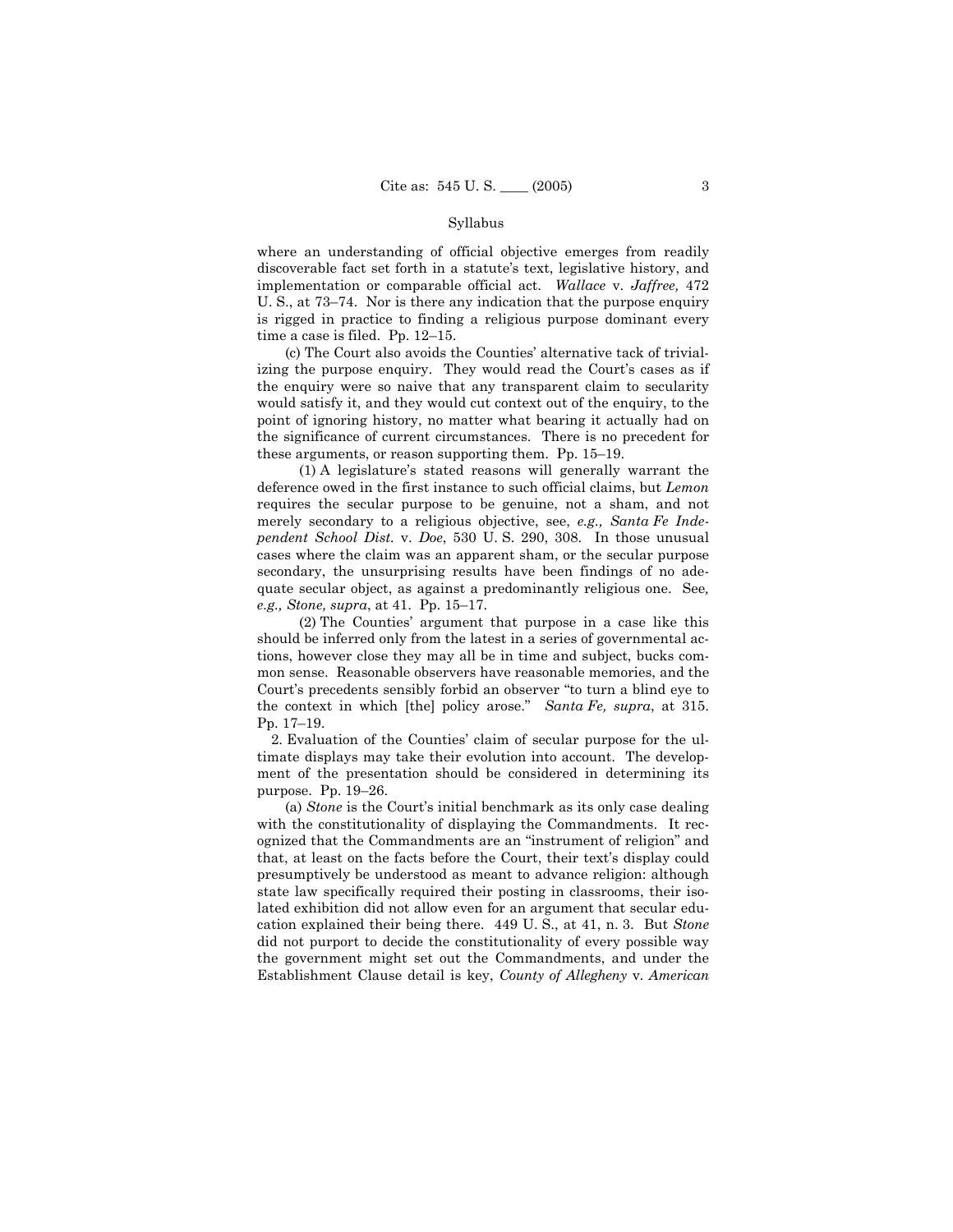# 4 MCCREARY COUNTY *v.* AMERICAN CIVIL LIBERTIES UNION OF KY. Syllabus

*Civil Liberties Union, Greater Pittsburgh Chapter,* 492 U. S. 573, 595. Hence, the Court looks to the record showing the progression leading up to the Commandments' third display, beginning with the first. Pp. 19– 20.

 (b) There are two obvious similarities between the display *Stone*  rejected and the first one here: both set out the Commandments' text as distinct from any traditionally symbolic representation like blank tablets, and each stood alone, not as part of an arguably secular display. *Stone* stressed the significance of integrating the Commandments into a secular scheme to forestall the broadcast of an otherwise clearly religious message, 449 U. S., at 42, and for good reason, the Commandments being a central point of reference in the religious and moral history of Jews and Christians. They proclaim the existence of a monotheistic god (no other gods), regulate details of religious obligation (no graven images, sabbath breaking, or vain oath swearing), and unmistakably rest even the universally accepted prohibitions (as against murder, theft, etc.) on the sanction of the divinity proclaimed at the text's beginning. Displaying that text is thus different from symbolic representation, like tablets with 10 roman numerals, which could be seen as alluding to a general notion of law, not a sectarian conception of faith.Where the text is set out, the insistence of the religious message is hard to avoid in the absence of a context plausibly suggesting a message going beyond an excuse to promote the religious point of view. The display in *Stone* had no such context, and the Counties' solo exhibit here did nothing more to counter the sectarian implication than the *Stone* postings. The reasonable observer could only think that the Counties meant to emphasize and celebrate the Commandments' religious message. Pp.  $20-21$ .

 (c) The Countiesí second display, unlike the first, did not hang the Commandments in isolation, but included the statement of the governmentís purpose expressly set out in the county resolutions, and underscored it by juxtaposing the Commandments to other documents whose references to God were highlighted as their sole common element. The display's unstinting focus was on religious passages, showing that the Counties posted the Commandments precisely because of their sectarian content. That demonstration of the governmentís objective was enhanced by serial religious references and the accompanying resolutions' claim about the embodiment of ethics in Christ. Together, the display and resolution presented an indisputable, and undisputed, showing of an impermissible purpose. Pp. 21-22.

(d) The lower courts' conclusion that no legitimizing secular purpose prompted the Counties' third display, the "Foundations of American Law and Government" exhibit, is amply justified. That dis-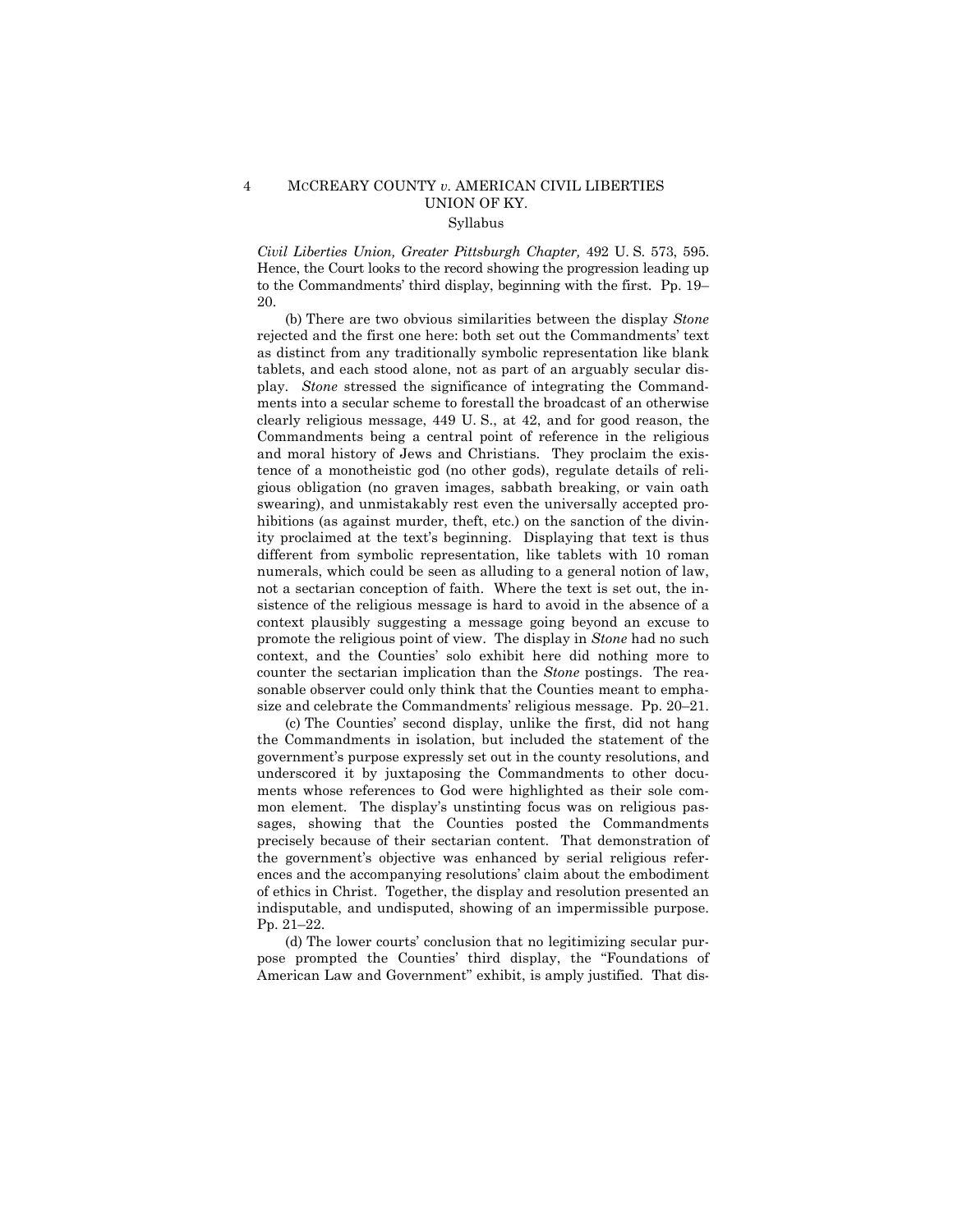#### Syllabus

play placed the Commandments in the company of other documents the Counties deemed especially significant in the historical foundation of American government. In trying to persuade the District Court to lift the preliminary injunction, the Counties cited several new purposes for the third version, including a desire to educate County citizens as to the significance of the documents displayed. The Counties' claims, however, persuaded neither that court, which was intimately familiar with this litigation's details, nor the Sixth Circuit. Where both lower courts were unable to discern an arguably valid secular purpose, this Court normally should hesitate to find one. *Edwards* v. *Aguillard*, 482 U. S. 578, 594. The Countiesí new statements of purpose were presented only as a litigating position, there being no further authorizing resolutions by the Counties' governing boards. And although repeal of the earlier county authorizations would not have erased them from the record of evidence bearing on current purpose, the extraordinary resolutions for the second displays passed just months earlier were not repealed or otherwise repudiated. Indeed, the sectarian spirit of the resolutions found enhanced expression in the third display, which quoted more of the Commandment's purely religious language than the first two displays had done. No reasonable observer, therefore, could accept the claim that the Counties had cast off the objective so unmistakable in the earlier displays. Nor did the selection of posted material suggest a clear theme that might prevail over evidence of the continuing religious object. For example, it is at least odd in a collection of documents said to be "foundational" to include a patriotic anthem, but to omit the Fourteenth Amendment, the most significant structural provision adopted since the original framing. An observer would probably suspect the Counties of reaching for any way to keep a religious document on the walls of courthouses constitutionally required to embody religious neutrality. Pp. 22-25.

 (e) In holding that the preliminary injunction was adequately supported by evidence that the Counties' purpose had not changed at the third stage, the Court does not decide that the Counties' past actions forever taint any effort on their part to deal with the subject matter. The Court holds only that purpose is to be taken seriously under the Establishment Clause and is to be understood in light of context. District courts are fully capable of adjusting preliminary relief to take account of genuine changes in constitutionally significant conditions. Nor does the Court hold that a sacred text can never be integrated constitutionally into a governmental display on law or history. Its own courtroom frieze depicts Moses holding tablets exhibiting a portion of the secularly phrased Commandments; in the company of 17 other lawgivers, most of them secular figures, there is no